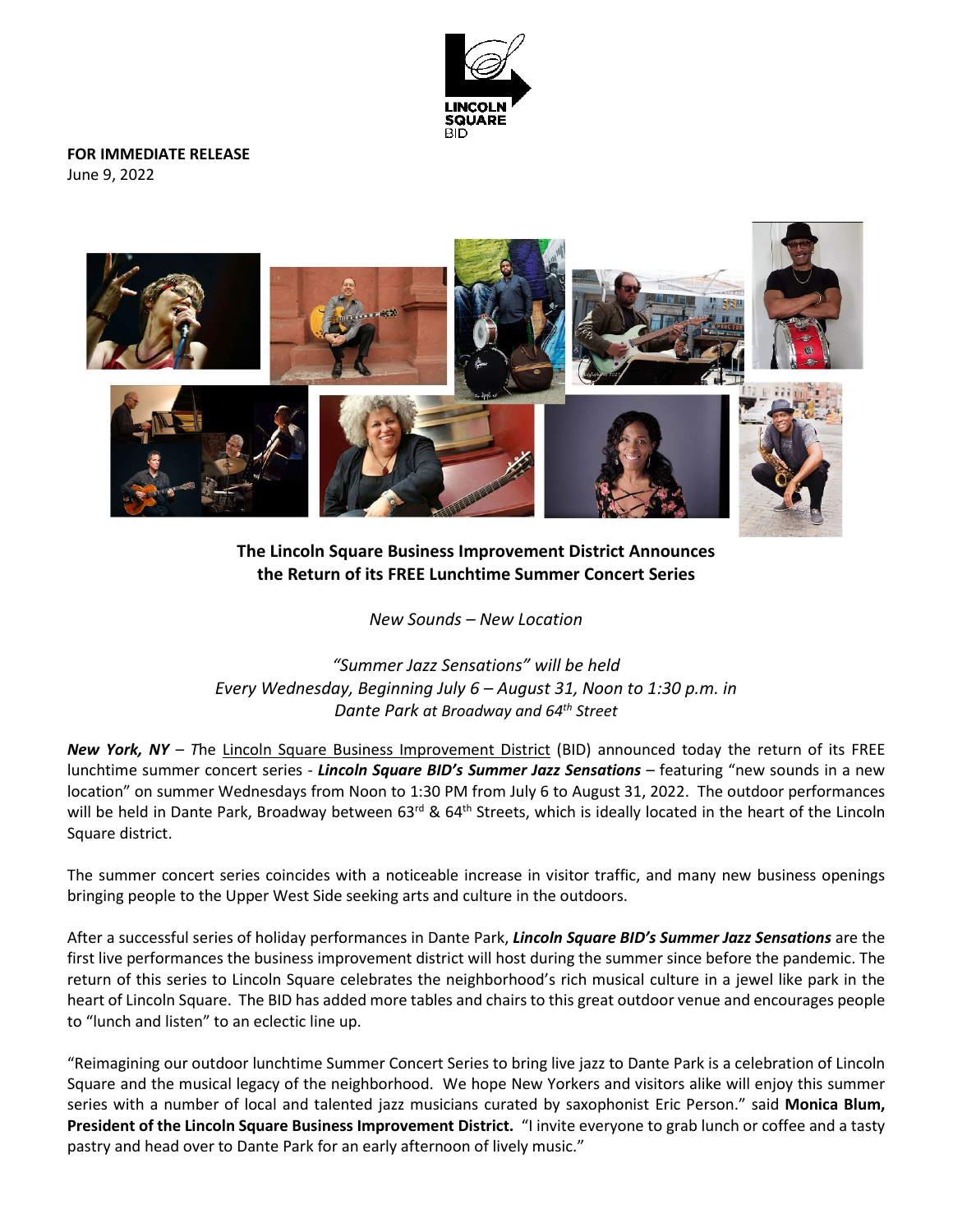Summer Jazz Sensations is sponsored by the BID and features several New York based musicians, shining a light on the Big Apple's large pool of local musical talent. In the event of rain, concerts will be held on the Friday immediately following each Wednesday performance. **The full Summer 2022 lineup includes:**

# **July 6**

**[Gabriele Tranchina Band](https://www.gabrieletranchina.com/) –** The first performer kicking off Summer Jazz Sensations has a background that matches the colorful sounds of the Lincoln Square. Gabriele Tranchina is a jazz singer whose music is peaceful and exhilarating at the same time. The texture of the music is transcendent and an emotional connection is Gabriele's priority with every note she sings. Some call it Latin Jazz, others call it Brazilian Jazz, and still others World-Influenced jazz.

### **July 13**

**[Greg Skaff Trio](https://gregskaff.com/) –** From the soulful to the swinging, Greg Skaff has earned a reputation as one of the premiere guitarists in modern jazz. A Kansas native, the New York-based Skaff got his start with a five-year tenure in sax titan Stanley Turrentine's band and has gone on to work with many of the music's most legendary names. On his latest album, Polaris (SMK Jazz), Skaff fronts a trio featuring jazz icons Ron Carter and Albert "Tootie" Heath.

#### **July 20**

**[Darrell Green Quartet](http://darrellgreen.net/)** – Darrell Green is one of the most sought-after drummers on the jazz scene today. As a prolific sideman, bandleader, educator, clinician, composer and producer, Darrell developed his mastery in the heart of Oakland, California, and developed a style rooted in modern post-bop, but retains elements of his gospel and classical lineage. He also co-leads a collaborative project with vocalist and saxophonist Camille Thurman.

#### **July 27**

**[Luke Franco Quartet](https://www.facebook.com/lukefrancomusic) –** Guitarist Luke Franco purveys the rich tradition of jazz guitar by gleaning from the masters, both past and present. Formative years spent with John Abercrombie—his main influence and one of the great innovators led Franco to develop his own compositional voice. While pursuing a Doctorate of Musical Arts at the University of Miami, he was a teacher's Assistant in John Hart's talented and ambitious guitar studio and performed as a featured soloist with the award-winning Concert Jazz Band led by Grammy winner Jon Daversa alongside guest artists, including Gonzalo Rubalcaba and Alan Ferber.

#### **August 3**

**[George Gray Jazz Coalition](https://m.facebook.com/George-Gray-Jazz-And-Funk-Coalition-102708277852611/) –** George Gray is a world renowned drummer and song writer born and raised in Baltimore, MD. After college, George became a member of the R&B group Pockets that was produced by Verdine White of Earth, Wind & Fire, which was the beginning of George's musical career. He has performed with a who's who list of legends, such as Donald Byrd, Angela Bofill, Eartha Kitt, Chuck Berry, and George Benson.

#### **August 10**

**[The Professors](https://www.professorsjazz.com/) –** The Professors are Mark Dziuba, Vinnie Martucci, Jeff "Siege" Siegel & Rich Syracuse. Their life's work is defined by the creation and performing of great music and sharing their lifetimes of performing and teaching experiences with upcoming aspiring jazz musicians. Coming together for the first time as a unit in 1994 on guitarist Mark Dziuba's CD release "Up Until Now", the unit officially formalized as a quartet once bassist Rich Syracuse joined the other three Professors faculty at SUNY New Paltz in 2015.

#### **August 17**

**[KJ Denhert Jazz Project](https://www.kjdenhert.com/) –** KJ Denhert is an award-winning songwriter, guitarist, vocalist, and bandleader living in Ossining, New York. She is a consummate artist with a rich history; a legend of Urban Folk & Jazz who channels a wide range of influences to create something completely unique. KJ performs at venues around the world and locally, she performed for over two decades at the legendary 55 Bar in Greenwich Village. She has 10 CDs under her leadership with her latest titled Destiny. Look out for a new release in 2023.